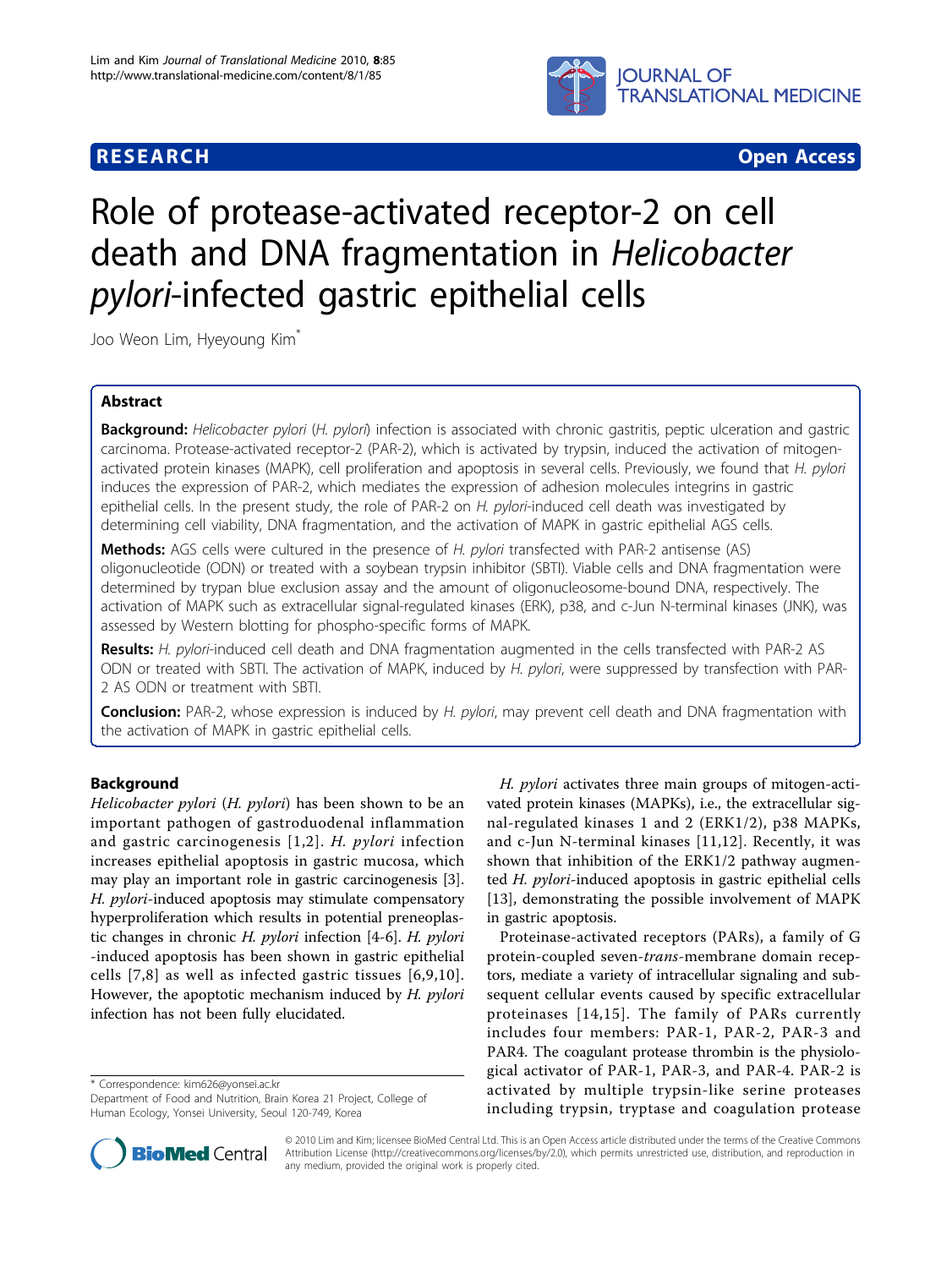upstream of thrombin. Activation of PAR-2 triggers the activation of multiple signaling pathways, including MAPK cascades in distinct cell types [\[16](#page-5-0),[17\]](#page-5-0). PAR-2 is involved in cell proliferation and apoptosis in several cell types [\[18,19](#page-5-0)]. Recent data suggest that activation of PAR-2 rescued cells from apoptosis via activation of MAPKs [[20\]](#page-5-0). We previously demonstrated that H. pylori induces the activation and expression of PAR-2 in gastric epithelial cells [[21](#page-5-0),[22\]](#page-5-0). These results demonstrate the possible relations of the expression of PAR-2, the activation of MAPK, and apoptosis in  $H$ . *pylori*-infected gastric epithelial cells. The present study aims to investigate whether H. pylori-induced apoptotic cell death is related to the expression of PAR-2 and the activation of MAPK in gastric epithelial cells.

## Methods

#### Bacterial strain

An H. pylori strain used in the present study is HP99 isolated form Korean patients and identified as cagA+, vacA+ strain [[12\]](#page-5-0). HP99 is kindly provided from Dr. H. C. Jung (Seoul National University College of Medicine, Seoul, Korea). These bacteria were inoculated onto chocolate agar plates (Becton Dickinson Microbiology Systems, Cockeysville, MD, USA) at 37°C under microaerophilic conditions using an anaerobic chamber (BBL Campy Pouchs System, Becton Dickinson Microbiology Systems).

#### Cell culture and H. pylori stimulation

A human gastric epithelial cell line AGS (gastric adenocarcinoma, ATCC CRL 1739) was obtained from the American Type Culture Collection (Rockville, MD, USA). The cells were grown in complete medium, consisting of RPMI 1640 medium supplemented with 10% fetal bovine serum, 2 mM glutamine, 100 U/ml penicillin, and 100 μg/ml streptomycin (Sigma, St. Louis, MO, USA). AGS cells were seeded and cultured to reach 80% confluency. Prior to the stimulation, each dish was washed twice with fresh cell culture medium containing no antibiotics. H. pylori was harvested, washed with phosphate buffered saline (PBS), and then resuspended into antibiotic-free cell culture medium. H. pylori was added to AGS cells at bacterium/cell ratio of 150:1 or 300:1, and cultured for the indicated time periods.

## Experimental protocol

To investigate the relations of apoptotic cell death, the expression of PAR-2, and the activation of MAPK in H. pylori-infected gastric epithelial cells, cell viability and DNA fragmentation were determined in the cells transfected with PAR-2 AS ODN or S ODN or treated with soybean trypsin inhibitor (SBTI; 0.2 μM, 0.5 μM) and cultured in the presence of  $H$ . *pylori* at bacterium/cell ratio of 150:1 (cell viability) or 300:1 (cell viability, DNA fragmentation) for 24 hours. For the activation of MAPK, AGS cells were transfected with PAR-2 AS ODN or S ODN or treated with soybean trypsin inhibitor (SBTI; 0.2 μM, 0.5 μM) and cultured in the presence of H. pylori at bacterium/cell ratio of 300:1 for 30 minutes. To determine the transfection efficiency of PAR-2 AS ODN or S ODN, the level of PAR-2 was determined in the transfected cells cultured in the presence of H. pylori at bacterium/cell ratio of 300:1 for 2 hours.

#### Determination of cell viability and DNA fragmentation

AGS cells were cultured in the presence of H. pylori at a bacterium/cell ratio of 150:1 or 300:1 for 24 hours. Viable cells were determined by trypan blue exclusion test (0.2% trypan blue). DNA fragmentation was determined by the amount of oligonucleosome-bound DNA in the cell lysates using a sandwich ELISA (Cell Death Detection ELISAplus kit; Boehringer-Mannheim). The relative increase in oligonucleosome-bound DNA was determined at 405 nm and expressed as an enrichment factor.

#### Treatment with ODNs using cationic liposome

Single-stranded oligonuceltides (ODNs) were produced commercially (GIBCO BRL, Rockville, MD, USA). ODNs were phosphorothioate-modified to reduce intracellular nuclease digestion. Antisense (AS) and sense (S) ODNs targeted the ATG start codon of the human PAR-2 mRNA [GenBank: AY336105.1]. The sequence of the PAR-2 AS ODN was 5′TCCGCATCCTCCTGGAA3′. The sequence of PAR-2 S ODN was 5′TTCCAGGAG-GATGCGGA3′. AGS cells were transfected with ODNs using a cationic liposome, a commercially available transfection-reagent DOTAP (N-[1-(2,3-dioleoyloxy) propyl]- N, N, Ntrimethyl ammonium methylsulfate) (Boehringer-Mannheim, Pentzberg, Germany) to improve stability and intracellular delivery of ODNs. When DOTAP was employed, the appropriate amount of ODNs were incubated with DOTAP (15  $\mu$ l/ml) to achieve the respective final concentration of the ODNs to 0.5  $\mu$ M at 37°C for 15 min. The cells were treated with the mixture and then incubated for 24 hours. After medium was changed with antibiotic-free medium, the transfected cells were cultured in the presence of *H. pylori*.

#### Western blot analysis

One hundred μg of whole cell extracts was loaded per lane, separated by SDS-polyacrylamide gel electrophoresis (PAGE) under reducing conditions, and transferred onto Hybond-PVDF membranes (Amersham Inc., Arlington Heights, IL, USA) by electroblotting. The transfer of protein and equality of loading in all lanes was verified using reversible staining with Ponceau S.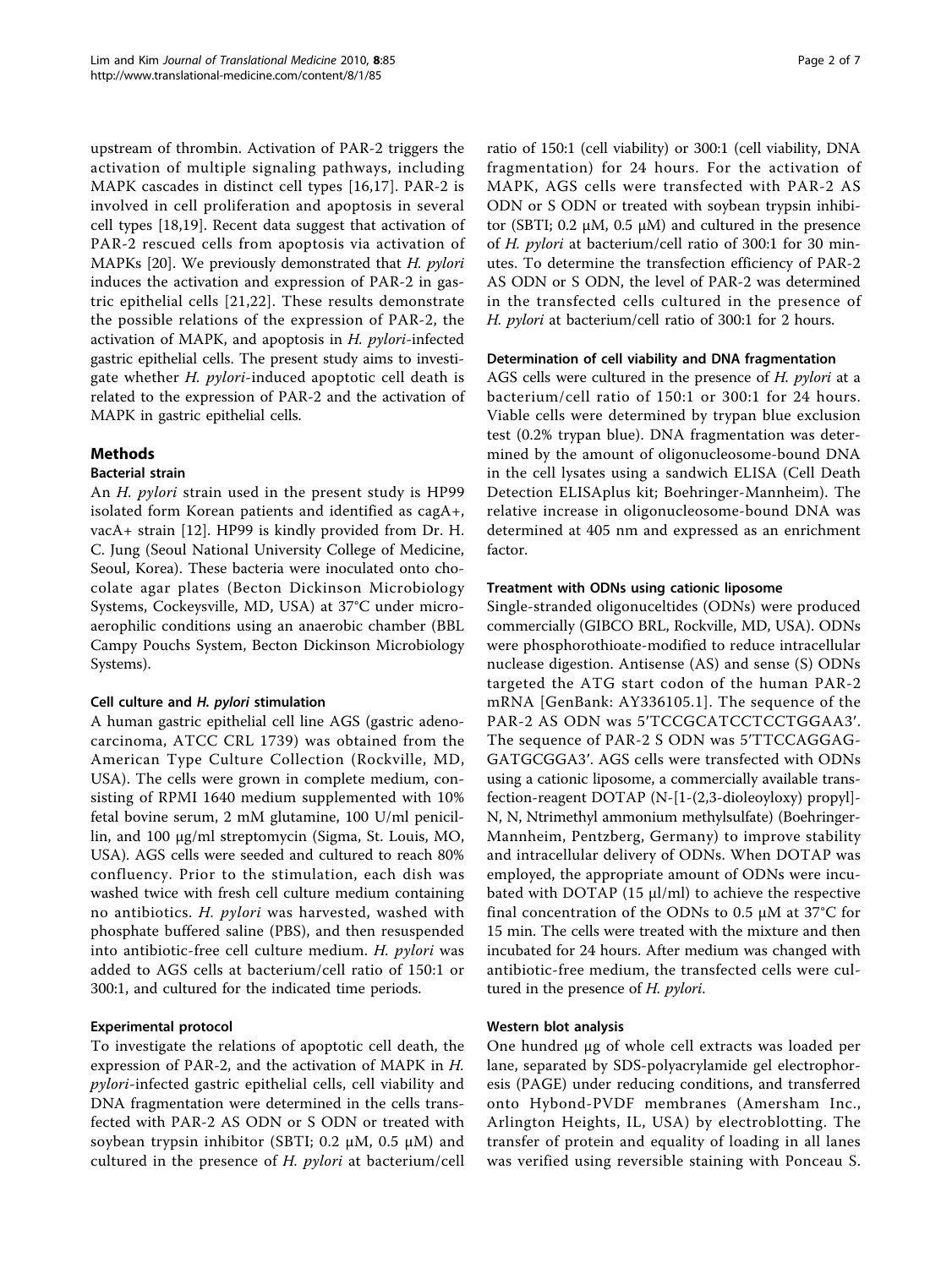<span id="page-2-0"></span>Membranes were blocked using 5% nonfat dry milk. PAR-2, ERK1/2, p38, and JNK1/2 were detected by incubation of blots with specific polyclonal antibodies, followed by sheep anti-mouse secondary antibody conjugated to horseradish peroxidase. The proteins were determined by enhanced chemiluminescence (Amersham) using exposure to BioMax MR film (Kodak).

#### Statistical analysis

Results are expressed as means ± standard error of four separate experiments. Analysis of variance (ANOVA) followed by Newman-Keul's test was used for statistical analysis. P< 0.05 was considered statistically significant

#### Results

## Inhibition of PAR-2 expression augments H. pyloriinduced cell death and DNA fragmentation in gastric epithelial cells

To investigate the relations of PAR-2 expression, cell death, and DNA fragmentation, cells were transfected with AS ODN for PAR-2 and cultured in the presence of H. pylori. As shown in figure 1, H. pylori induced the expression of PAR-2, which was inhibited in the cells transfected with PAR-2 AS ODN. Viable cell numbers were decreased by *H. pylori* with the number of bacterium infected to the cells (Figure 2A). Cell death of H. pylori-infected cells was augmented by transfection



by Western blot analysis using specific antibody for PAR-2. Actin served as a loading control. Wild, the cells without transfection; Transfected, the cells transfected with S ODN (S) or AS ODN (AS). None, the cells without transfection and cultured in the absence of H. pylori; H. pylori control, the cells without transfection and cultured in the presence of H. pylori.



with PAR-2 AS ODN, compared with that of the cells transfected with S ODN or wild cells (non-transfected cells). Similarly, H. pylori-induced DNA fragmentations increased by transfection with PAR-2 AS ODN, compared with corresponding S ODN or wild cells (Figure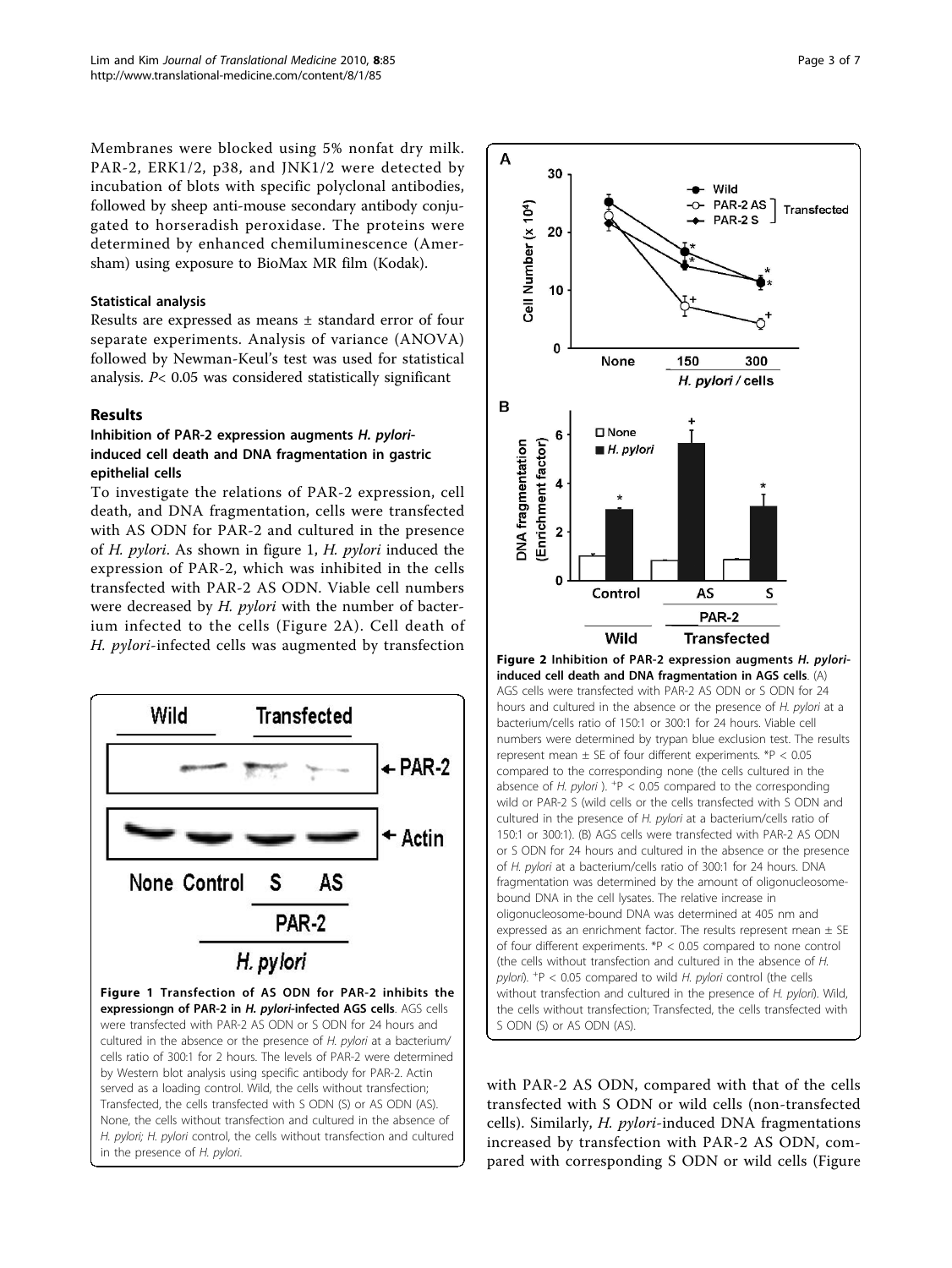[2B](#page-2-0)). These results suggest that  $H.$   $pylori-$  induced expression of PAR-2 may have a protective role against apoptosis of gastric epithelial cells, determined by cell death and DNA fragmentation.

#### Inhibition of PAR-2 expression suppresses H. pyloriinduced activation of MAPK in gastric epithelial cells

To determine the role of PAR-2 on the activation of MAPK, the activation of three major MAPK involved in cell proliferation and apoptosis were assessed by Western blotting of phospho-specific and total forms of MAPK (p38, ERK1/2, JNK1/2). As shown figure 3, levels of phospho-specific forms of p38, ERK1/2, and JNK1/2 increased by H. pylori in AGS cells. H. pylori did not affect total forms of p38, ERK1/2, and JNK1/2 in AGS cells. H. pylori-induced activation of MAPK was inhibited in the cells transfected with PAR-2 AS ODN, but that was not affected in the cells transfected with S ODN. These results demonstrate that both H. pyloriinduced expression of PAR-2 and activation of MAPK may be related to cell viability of gastric epithelial cells after H. pylori infection.



Page 4 of 7

#### Soybean trypsin inhibitor (SBTI) augments H. pyloriinduced cell death and DNA fragmentation in gastric epithelial cells concentration-dependently

Since PAR-2 is activated by trypsin [[14,15\]](#page-5-0), SBTI was treated to the cells and cultured in the presence of H. pylori to suppress the activity of PAR-2. Viable cell numbers were decreased by  $H.$  pylori with the number of bacterium infected to the cells (Figure [4A](#page-4-0)). Cell death of H. pylori-infected cells was augmented by treatment of SBTI concentration-dependently. H. pylori-induced DNA fragmentations increased by treatment of 0.5 μM of SBTI (Figure [4B](#page-4-0)). These results suggest that inhibition of trypsin activity, which induces the suppression of PAR-2 activity, augments H. pylori- induced cell death and DNA fragmentation.

## Soybean trypsin inhibitor (SBTI) suppresses H. pyloriinduced activation of MAPK in gastric epithelial cells

H. pylori -induced increases in phospho-specific forms of p38, ERK1/2, and JNK1/2 were inhibited by treatment by treatment of SBTI in AGS cells concentration-dependently (figure [5\)](#page-4-0). As shown figure 3, H. pylori did not affect total forms of p38, ERK1/2, and JNK1/2 in AGS cells, which was not affected by treatment of SBTI (figure [5](#page-4-0)). These results suggest that PAR2, which may be activated by trypsin, may be involved in the activation of MAPK in *H. pylori-*infected gastric epithelial cells.

## **Discussion**

In the present study, we found that  $H.$   $pylori$ -induced cell death and DNA fragmentation were augmented by inhibition of PAR-2 expression using PAR-2 AS ODN in AGS cells. Additionally, inhibition of PAR-2 activity using trypsin inhibitor increased cell death and DNA fragmentation in  $H.$   $pylori$ -infected AGS cells. These results demonstrate that the expression and the activation of PAR-2 induced by *H. pylori* may prevent apoptotic cell death in gastric epithelial cells.

Previously we demonstrated that H. pylori induced the expression and activation of PAR-2, which mediates the expression of COX-2 and integrins in gastric epithelial cells [[21,22](#page-5-0)]. Trypsin activated PAR-2, which mediated the proliferation of various cells including pancreatic and gastric cancer cells, and smooth muscle cells [[23-25\]](#page-6-0). Additionally, activation of PAR-2 by agonist or activating peptide protects astrocytes and neutrophils against apoptotic cell death [[26,27](#page-6-0)]. These studies support the present results showing that H. pylori-induced expression of PAR-2 may protect gastric epithelial cells from cell death and DNA fragmentation.

Furthermore, we here found that activation of MAPK was mediated by PAR-2 in H. pylori-infected gastric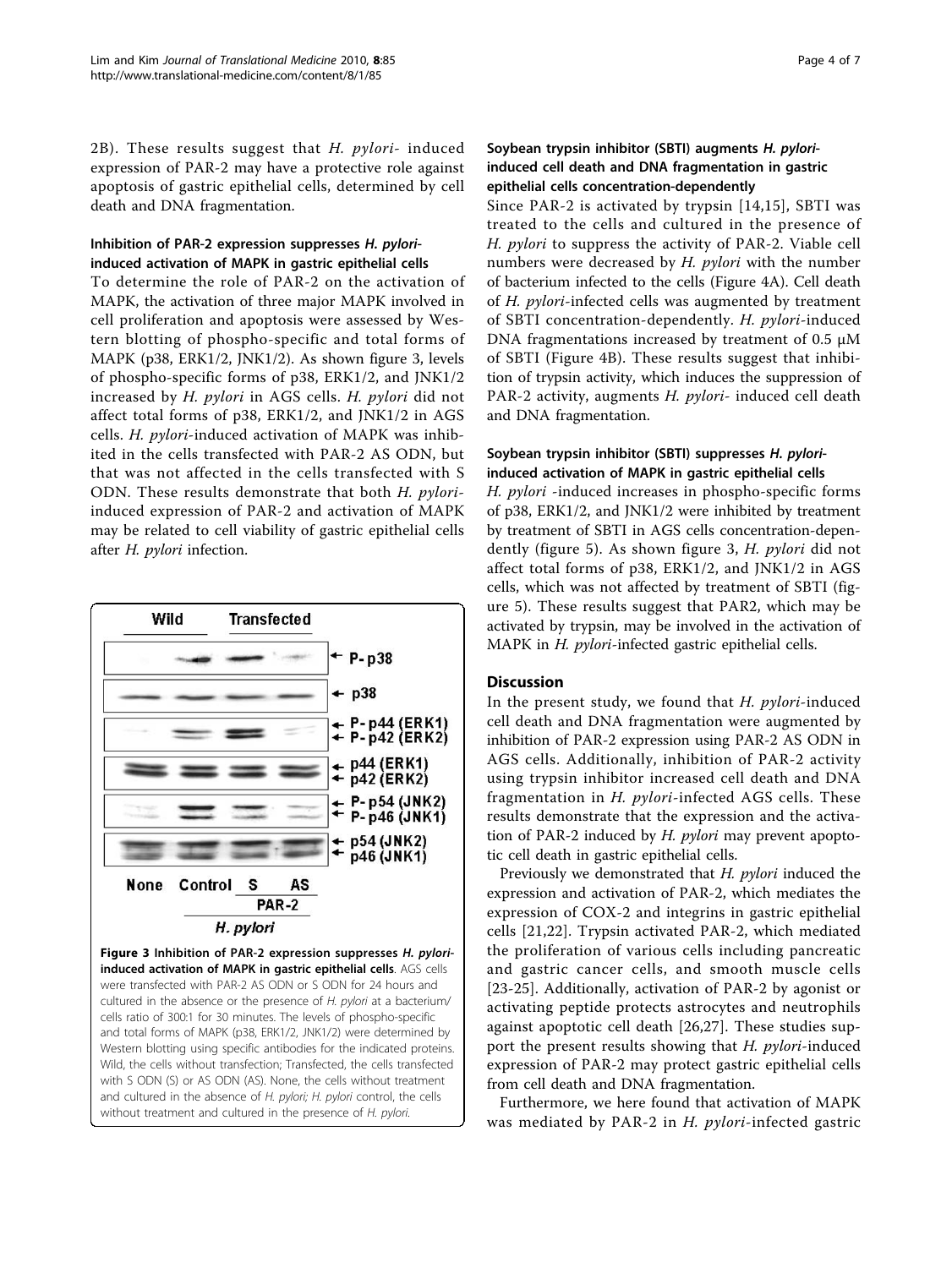<span id="page-4-0"></span>

epithelial cells. This result is consistent with the previous studies showing that the activation of PAR-2 is related to the activation of MAPK in mouse tracheal and bronchial smooth muscle [[16](#page-5-0),[17\]](#page-5-0). The MAPK signaling pathways play essential roles in cell proliferation and apoptosis  $[18,19]$  $[18,19]$  $[18,19]$ . MAPK activated by H. pylori



infection is involved in apoptosis of gastric epithelial cells [[28-30](#page-6-0)]. Ding et al. [\[28](#page-6-0)] demonstrated that inhibition on the activation of ERK1/2, JNK1/2 or p38 by treatment of the chemical inhibitor increased H. pyloriinduced apoptosis in gastric epithelial cells. These studies suggest that PAR-2 activation induced by H. pylori may protect gastric epithelial cells from apoptosis by the activation of MAPK. In contrast, inhibition of p38 by a specific inhibitor SB203580 decreased apoptosis while ERK1/2 inhibition by a specific inhibitor PD98059 resulted in an increase of apoptosis in H. pylori-infected gastric epithelial cells [[29\]](#page-6-0). Further studies should be performed to investigate the role of PAR-2 on the activation of specific MAPK and its relation to the expression of apoptotic genes in H. pylori-infected gastric epithelial cells. Recently it was reported that other PARs such as PAR-1 and PAR-4 protect cell apoptosis through ERK or JNK signaling pathway [[30-34](#page-6-0)]. Therefore, the expression and activation of PAR-2 induced by H. pylori may rescue gastric epithelial cells from apoptosis via MAPK signaling.

Other possible protective proteins other than PARs, antiapoptotic proteins such as inhibitors-of-apoptosisproteins (IAPs) were induced by  $NF - \kappa B$  activation and protected the cells from apoptosis induced by the wildtype H. pylori containing virulence factor cytotoxin-associated gene (cagA) [[35](#page-6-0)]. Molecular chaperone heat shock protein 70 protected gastric injury against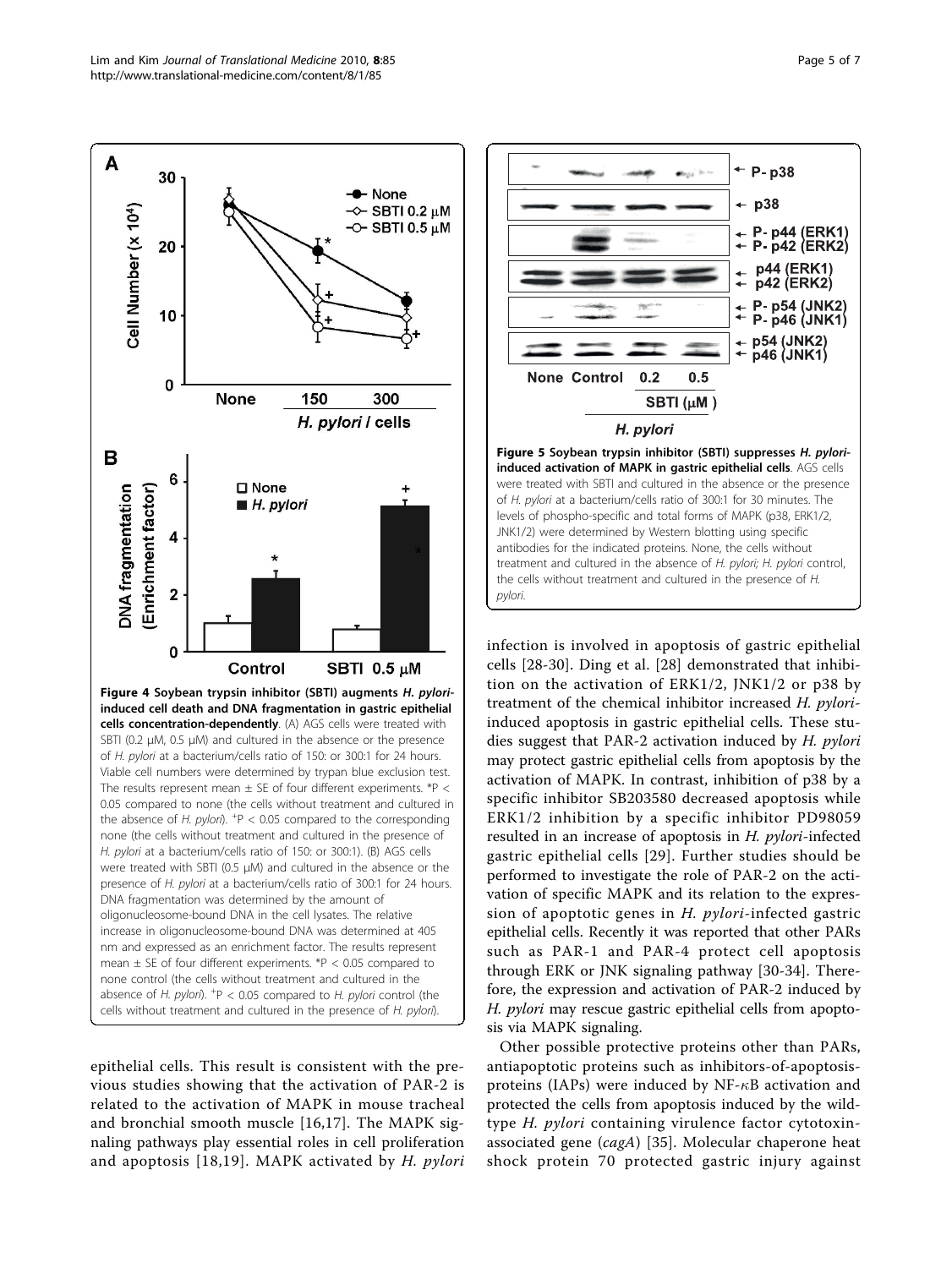<span id="page-5-0"></span>monochloramine which is generated by neutrophilderived hypochlorous acid and  $H$  *pylori* urease-induced ammonia [[36](#page-6-0)]. H. pylori infection upregulated gastric mucosal peroxiredoxin (Prx) I expression, and further, that Prx I played an important role in gastric mucosal protection against oxidative injury induced by H. pylori infection [[37\]](#page-6-0). Recently, it was found that the disturbances in gastric mucosal NO generation system caused by H. pylori resulted from the inducible nitric oxide synthase (iNOS). They demonstrated that peptide hormone ghrelin protected gastric mucosa from H. pyloriinduced proapoptotic events by a decrease in S-nitrosylation of constitutive nitric oxide synthase (cNOS) [[38](#page-6-0)].

Regarding virulence factors of H. pylori, cagA and vacuolating cytotoxin A (vacA) are reported to contribute to gastric cancer incidence [\[39](#page-6-0),[40\]](#page-6-0). Since H. pylori in Korean isolates, HP99 used in the present study, contains both *cagA* and *vacA* [\[41\]](#page-6-0), the present result may explain the possible mechanism of H. *pylori*-induced gastric carcinogenesis. Further study should be performed to investigate the mechanism of gastric carcinogenesis involving PAR-2-associated prevention against apoptosis of gastric epithelial cells infected with H. pylori containing different isotypes of virulence factors.

#### Conclusion

PAR-2, whose expression is induced by H. pylori, may prevent cell death and DNA fragmentation with the activation of MAPK in gastric epithelial cells. These results demonstrate a novel mechanism of protection against apoptotic cell death by PAR-2 in H. pyloriinfected gastric epithelial cells.

#### Abbreviations

AS: antisense; MAPK: mitogen-activated protein kinase; ODN: oligonucleotide; PAR: protease-activated receptor; S: sense; SBTI: soybean trypsin inhibitor

#### Acknowledgements

This work was supported by a Korea Research Foundation Grant funded by the Korean Government (MOEHRD) (KRF-2006-353-E00008) (to J. W. Lim) and Basic Science Research Program through the National Research Foundation of Korea (NRF) funded by the Ministry of Education, Science and Technology (2010-0001669, 2010-0002916) (to H. Kim). H. Kim is grateful to the Brain Korea 21 Project, Yonsei University.

#### Authors' contributions

All authors read and approved the final manuscript.

#### Competing interests

The authors report no conflicts of interest. The authors alone are responsible for the content and writing of the paper.

#### Received: 15 January 2010 Accepted: 16 September 2010 Published: 16 September 2010

#### References

1. Negrini R, Savio A, Poiesi C, Appelmelk BJ, Buffoli F, Paterlini A, Cesari P, Graffeo M, Vaira D, Franzin G: [Antigenic mimicry between](http://www.ncbi.nlm.nih.gov/pubmed/8780570?dopt=Abstract) Helicobacter

- 2. Parsonnet J, Friedman GD, Vandersteen DP: [Helicobacter pylori](http://www.ncbi.nlm.nih.gov/pubmed/1891020?dopt=Abstract) infection [and the risk of gastric carcinoma.](http://www.ncbi.nlm.nih.gov/pubmed/1891020?dopt=Abstract) N Engl J Med 1991, 325:1127-1131.
- 3. Xia HH, Talley NJ: [Apoptosis in gastric epithelium induced by](http://www.ncbi.nlm.nih.gov/pubmed/11197247?dopt=Abstract) Helicobacter pylori [infection: implications in gastric carcinogenesis.](http://www.ncbi.nlm.nih.gov/pubmed/11197247?dopt=Abstract) Am J Gastroenterol 2001, 96:16-26.
- 4. Hall PA, Coates PJ, Ansari B, Hopwood D: [Regulation of cell number in the](http://www.ncbi.nlm.nih.gov/pubmed/7706406?dopt=Abstract) [mammalian gastrointestinal tract: the importance of apoptosis.](http://www.ncbi.nlm.nih.gov/pubmed/7706406?dopt=Abstract) J Cell Sci 1994, 107:3569-3577.
- 5. Jones NL, Shannon PT, Cutz E, Yeger H, Sherman PM: [Increase in](http://www.ncbi.nlm.nih.gov/pubmed/9403720?dopt=Abstract) [proliferation and apoptosis of gastric epithelial cells early in the natural](http://www.ncbi.nlm.nih.gov/pubmed/9403720?dopt=Abstract) history of [Helicobacter pylori](http://www.ncbi.nlm.nih.gov/pubmed/9403720?dopt=Abstract) infection. Am J Pathol 1997, 151:1695-1703.
- 6. Moss SF, Calam J, Agarwal B, Wang S, Holt PR: Induction of gastric epithelial apoptosis by Helicobacter pylori. Gut 1996, 738:498-501.
- 7. Peek RM Jr, Blaser MJ, Mays DJ, Forsyth MH, Cover TL, Song SY, Krishna U, Pietenpol JA: Helicobacter pylori [strain-specific genotypes and](http://www.ncbi.nlm.nih.gov/pubmed/10626802?dopt=Abstract) [modulation of the gastric epithelial cell cycle.](http://www.ncbi.nlm.nih.gov/pubmed/10626802?dopt=Abstract) Cancer Res 1999, 59:6124-6131.
- 8. Rudi J, Kuck D, Strand S, von Herbay A, Mariani SM, Krammer PH, Galle PR, Stremmel W: [Involvement of the CD95 \(APO-1/Fas\) receptor and ligand](http://www.ncbi.nlm.nih.gov/pubmed/9788963?dopt=Abstract) system in Helicobacter pylori[-induced gastric epithelial apoptosis.](http://www.ncbi.nlm.nih.gov/pubmed/9788963?dopt=Abstract) J Clin Investig 1998, 102:1506-1514.
- 9. Konturek PC, Pierzchalski P, Konturek SJ, Meixner H, Faller G, Kirchner T, Hahn EG: Helicobacter pylori [induces apoptosis in gastric mucosa](http://www.ncbi.nlm.nih.gov/pubmed/10365897?dopt=Abstract) [through an upregulation of Bax expression in humans.](http://www.ncbi.nlm.nih.gov/pubmed/10365897?dopt=Abstract) Scand J Gastroenterol 1999, 34:375-383.
- 10. Bhattacharyya A, Chattopadhyay R, Burnette BR, Cross JV, Mitra S, Ernst PB, Bhakat KK, Crowe SE: [Acetylation of apurinic/apyrimidinic endonuclease-1](http://www.ncbi.nlm.nih.gov/pubmed/19505426?dopt=Abstract) regulates Helicobacter pylori[-mediated gastric epithelial cell apoptosis.](http://www.ncbi.nlm.nih.gov/pubmed/19505426?dopt=Abstract) Gastroenterology 2009, 136:2258-2269.
- 11. Kim H: Oxidative stress in Helicobacter pylori[-induced gastric cell injury.](http://www.ncbi.nlm.nih.gov/pubmed/16259728?dopt=Abstract) [Inflammopharmacology.](http://www.ncbi.nlm.nih.gov/pubmed/16259728?dopt=Abstract) Inflammopharmacology 2005, 13:63-74.
- 12. Seo JH, Lim JW, Kim H, Kim KH: Helicobacter pylori [in a Korean isolate](http://www.ncbi.nlm.nih.gov/pubmed/14631383?dopt=Abstract) [activates mitogen-activated protein kinases, AP-1, and NF-kB and](http://www.ncbi.nlm.nih.gov/pubmed/14631383?dopt=Abstract) [induces chemokine expression in gastric epithelial AGS cells.](http://www.ncbi.nlm.nih.gov/pubmed/14631383?dopt=Abstract) Lab Invest 2004, 84:49-62.
- 13. Choi IJ, Kim JS, Kim JM, Jung HC, Song IS: [Effect of inhibition of](http://www.ncbi.nlm.nih.gov/pubmed/12540563?dopt=Abstract) [extracellular signal-regulated kinase 1 and 2 pathway on apoptosis and](http://www.ncbi.nlm.nih.gov/pubmed/12540563?dopt=Abstract) bcl-2 expression in Helicobacter pylori[-infected AGS cells.](http://www.ncbi.nlm.nih.gov/pubmed/12540563?dopt=Abstract) Infect Immun 2003, 71:830-837.
- 14. Hollenberg MD, Compton SJ: [International Union of Pharmacology. XXVIII.](http://www.ncbi.nlm.nih.gov/pubmed/12037136?dopt=Abstract) [Proteinase-activated receptors.](http://www.ncbi.nlm.nih.gov/pubmed/12037136?dopt=Abstract) Pharmacol Rev 2002, 54:203-217.
- 15. Ossovskaya VS, Bunnett NM: [Protease-activated receptors: contribution to](http://www.ncbi.nlm.nih.gov/pubmed/15044683?dopt=Abstract) [physiology and disease.](http://www.ncbi.nlm.nih.gov/pubmed/15044683?dopt=Abstract) Physiol Rev 2004, 84:579-621.
- 16. Coelho AM, Ossovskaya V, Bunnett NW: [Proteinase-activated receptor-2:](http://www.ncbi.nlm.nih.gov/pubmed/15317291?dopt=Abstract) [physiological and pathophysiological roles.](http://www.ncbi.nlm.nih.gov/pubmed/15317291?dopt=Abstract) Curr Med Chem Cardiovasc Hematol Agents 2003, 1:61-72.
- 17. Kawabata A, Kubo S, Ishiki T, Kawao N, Sekiguchi F, Kuroda R, Hollenberg MD, Kanke T, Saito N: [Proteinase-activated receptor-2](http://www.ncbi.nlm.nih.gov/pubmed/15199093?dopt=Abstract) [mediated relaxation in mouse tracheal and bronchial smooth muscle:](http://www.ncbi.nlm.nih.gov/pubmed/15199093?dopt=Abstract) [signal transduction mechanisms and distinct agonist sensitivity.](http://www.ncbi.nlm.nih.gov/pubmed/15199093?dopt=Abstract) J Pharmacol Exp Ther 2004, 311:402-410.
- 18. Chinni C, de Niese MR, Jenkins AL, Pike RN, Bottomley SP, Mackie EJ: [Protease-activated receptor-2 mediates proliferative responses in](http://www.ncbi.nlm.nih.gov/pubmed/11082036?dopt=Abstract) [skeletal myoblasts.](http://www.ncbi.nlm.nih.gov/pubmed/11082036?dopt=Abstract) J Cell Sci 2000, 113(Pt 24):4427-4433.
- 19. Shpacovitch VM, Seeliger S, Huber-Lang M, Balkow S, Feld M, Hollenberg MD, Sarma VJ, Ward PA, Strey A, Gerke V, Sommerhoff CP, Vergnolle N, Steinhoff M: [Agonists of proteinase-activated receptor-2](http://www.ncbi.nlm.nih.gov/pubmed/17845211?dopt=Abstract) [affect transendothelial migration and apoptosis of human neutrophils.](http://www.ncbi.nlm.nih.gov/pubmed/17845211?dopt=Abstract) Exp Dermatol 2007, 16:799-806.
- 20. Wang Y, Luo W, Reiser G: [Proteinase-activated receptor-1 and -2 induce](http://www.ncbi.nlm.nih.gov/pubmed/16942465?dopt=Abstract) [the release of chemokine GRO/CINC-1 from rat astrocytes via differential](http://www.ncbi.nlm.nih.gov/pubmed/16942465?dopt=Abstract) [activation of JNK isoforms, evoking multiple protective pathways in](http://www.ncbi.nlm.nih.gov/pubmed/16942465?dopt=Abstract) [brain.](http://www.ncbi.nlm.nih.gov/pubmed/16942465?dopt=Abstract) Biochem J 2007, 401:65-78.
- 21. Seo JH, Kim KH, Kim H: [Role of proteinase-activated receptor-2 on](http://www.ncbi.nlm.nih.gov/pubmed/17405913?dopt=Abstract) cyclooxygenase-2 expression in H. pylori[-infected gastric epithelial cells.](http://www.ncbi.nlm.nih.gov/pubmed/17405913?dopt=Abstract) Ann NY Acad Sci 2007, 1096:29-36.
- 22. Seo JH, Lim JW, Yoon JH, Kim KH: [Proteinase-activated receptor-2](http://www.ncbi.nlm.nih.gov/pubmed/19478484?dopt=Abstract) [mediates the expression of integrin alpha5 and beta1 in](http://www.ncbi.nlm.nih.gov/pubmed/19478484?dopt=Abstract) Helicobacter pylori[-infected gastric epithelial AGS cells.](http://www.ncbi.nlm.nih.gov/pubmed/19478484?dopt=Abstract) Digestion 2009, 80(1):40-9.